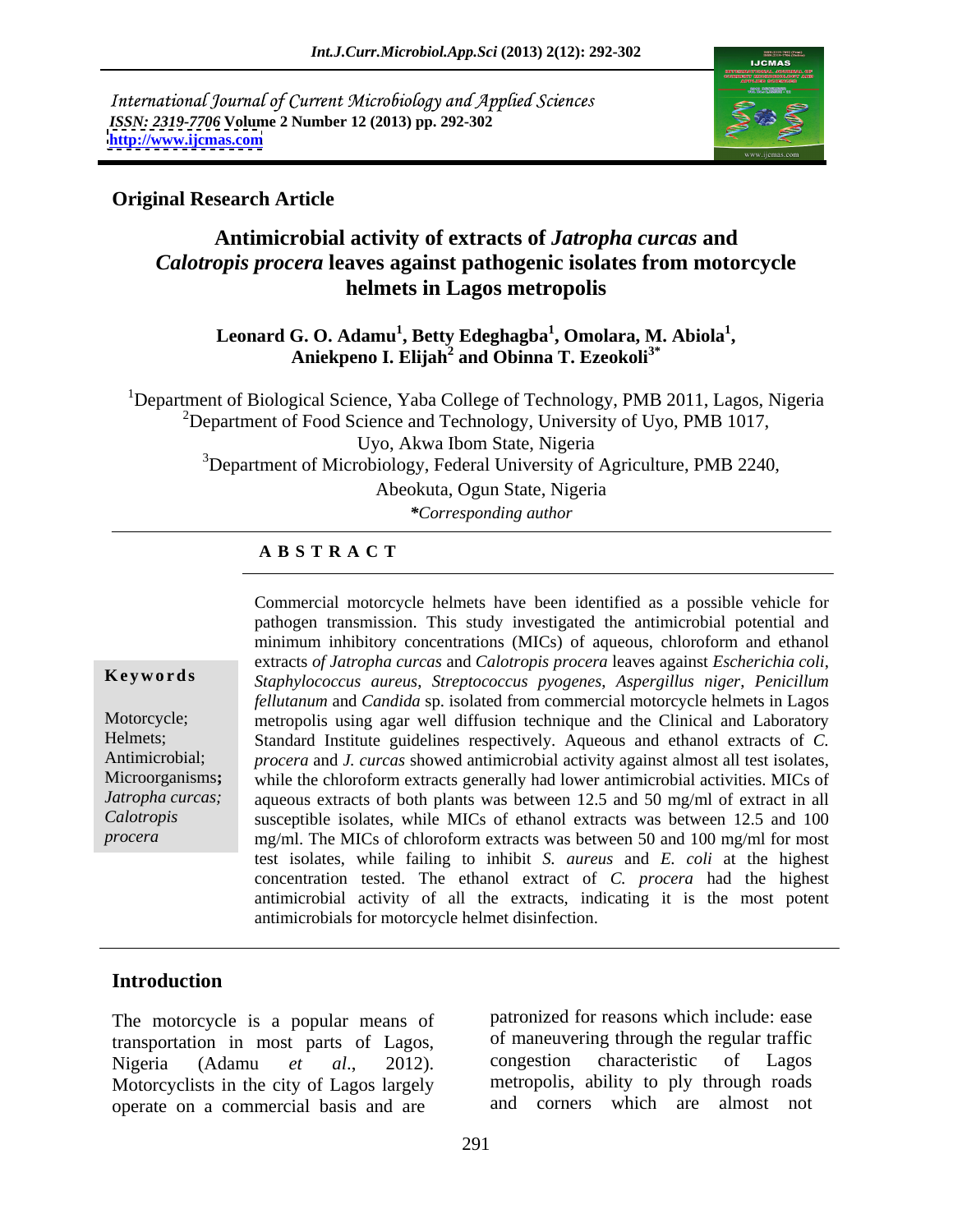motorable and routes where there are no *Euphorbiaceae* family, is readily available commercial buses plying (Banjo *et al.*, in large amounts in Nigeria and have been 2011; Adamu *et al.*, 2012). However, the reported to possess antiseptic properties high rate of motorcycle related accidents, (Gubitz *et al*., 1999; Kumar and Sharma, injuries and sometimes deaths in Lagos, 2008; Warra, 2012). It contains a wide necessitated the enactment of the Nigerian range of phytochemicals to which its crash helmet law which mandates the compulsory use of Motorcycle helmets (Arekemase, 2011; Namuli et al., 2011). (MCHs) (BBC News, 2009; Adamu *et al.*, Traditionally, parts of *J. curcas plant* have 2012). While the enactment of the crash been used in the treatment of various helmet law is commendable, Adamu *et al.* forms of infections, including its use as an (2012) reported that the sharing of MCHs antiseptic during child birth and for the amongst commuters could constitute a treatment of skin disease and sexually vehicle for the transmission of transmitted infections (STIs) (Gubitz *et*  microorganisms of health importance, *al*., 1999; Namuli *et al*.,2011). *Calotropis* giving that the human body is colonized *procera*, belonging to the Asclepidaceae by a large microflora. Similarly, Roth and family, is a well known plant and has been Jenner (1998) had also noted that the traditionally used for the treatment of a regular handling and use of MCHs could constitute a breeding ground for microbes. (Raghubir *et al*., 1999; Alikhan and Thus there is need to regularly clean and Khanum, 2005; Kumar and Arya, 2006; disinfect MCHs with preferably, relatively Kareem *et al*., 2008; Murti *et al*., 2010; affordable, environmentally friendly, Nenaah, 2013). The antimicrobial activity acceptable and equally efficient of *C. procera* plant extracts against antimicrobials in order to reduce if not bacteria and fungi is well documented eliminate pathogenic microbes that could (Adoun *et al*., 1997; Kareem *et al*., 2008; harbour MCHs. The development of Kawo *et al*., 2009; Mako *et al*., 2012; microbial antibiotic resistance has Prabha and Vasantha, 2012; Saadabi et al., necessitated the global search for new 2012; Nenach, 2013). Nenach (2013) antimicrobials of preferably plant origin reported that Gram-positive bacteria such (Pretorius *et al*., 2003; Aibinu *et al*., 2007; as *Staphylococcus aureus* and *Bacillus*  Jain *et al*., 2010). Plant extracts, and pure *subtilis* were more susceptible to *C.*  compounds isolated from natural sources *procera* solvent extract than the Gramhave formed the bedrock of modern negative bacteria such as *Pseudomonas*  chemotherapy (Murti *et al.*, 2010). *aeruginosa* and *Salmonella enteritidis* and Various botanicals have been reported to that yeast species were more susceptible have antimicrobial activity (Gubitz *et al.*, than the filamentous fungi. In another 1999; Mudi and Ibrahim, 2008; Parabia *et* study, the ability of *Calotropis procera* to *al*., 2008; Yemsin *et al*., 2008; Kamboj reduce total viable count of bacteria was and Saluja, 2009; Arekemase, 2011; Taye reported by Shittu et al. (2004). *et al*., 2011; Afzal *et al*., 2012; Kanife *et al*., 2012). Worldwide, the number of plants with medicinal properties is quite vast (Chopra and Rajasekharan, 1958; bid to source for relatively cheap and Yemsin *et al*., 2008).*Jatropha curcas,* a effective natural disinfectants for cleaning

tropical perennial plant belonging to the MCHs, this study investigated the *in vitro* in large amounts in Nigeria and have been reported to possess antiseptic properties antimicrobial effect is attributable (Arekemase, 2011; Namuli *et al.*, 2011).<br>Traditionally, parts of *J. curcas plant* have been used in the treatment of various wide range of infections globally Prabha and Vasantha, 2012; Saadabi *et al*., 2012; Nenaah, 2013). Nenaah (2013) *procera* solvent extract than the Gram *aeruginosa* and *Salmonella enteritidis* and that yeast species were more susceptible than the filamentous fungi. In another study, the ability of *Calotropis procera* to reported by Shittu *et al.* (2004).<br>Indications are that the extracts of these plants could be employed for the cleaning and disinfection of MCHs. Therefore, in a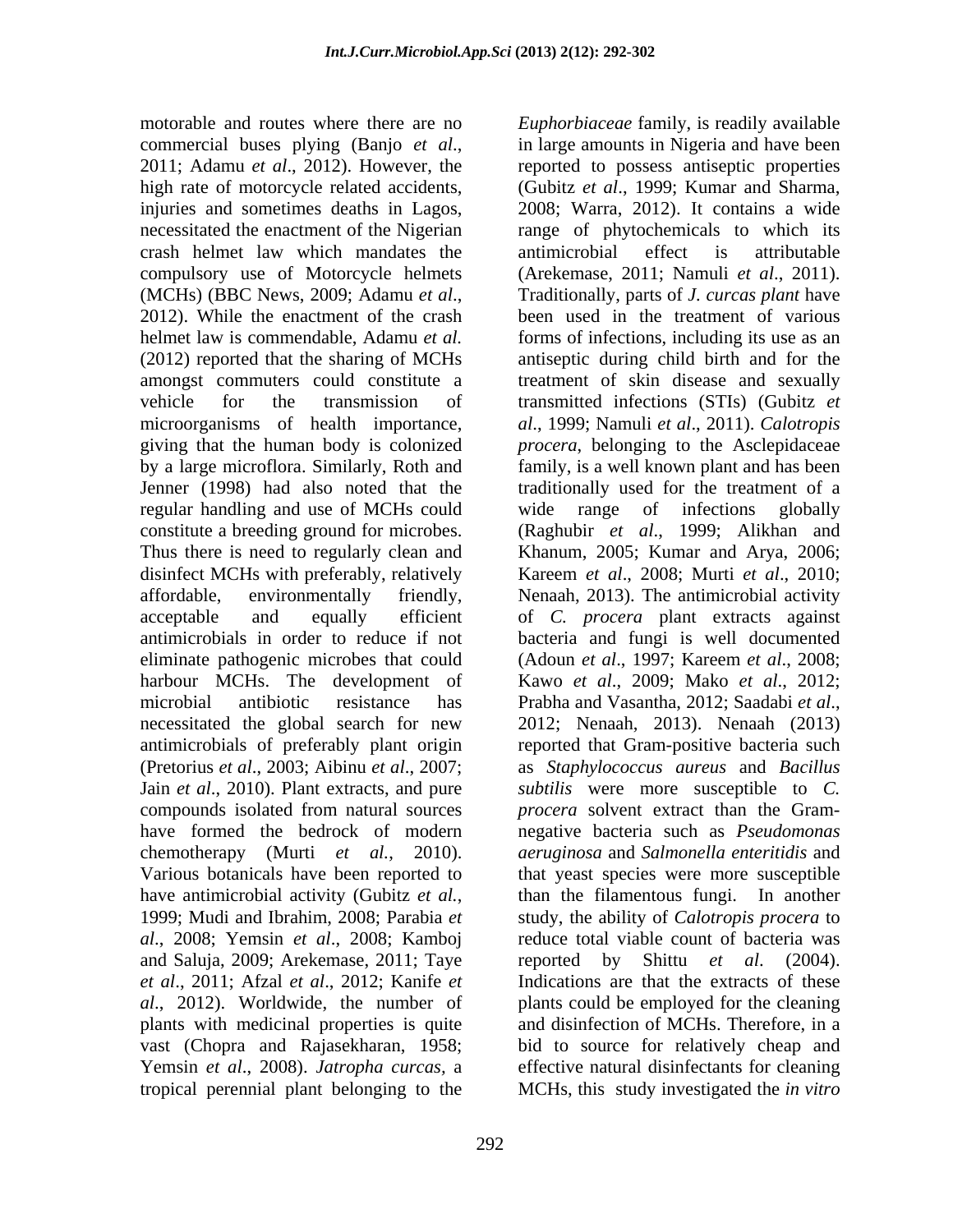antimicrobial potentials of *J. curcas* and *C. procera* leaf extracts against potential pathogens isolated from MCHs with a

*procera*) and Physic nut (*Jatropha curcas)* were purchased from Oyingbo market in Lagos, Nigeria. Their identities were confirmed by the Herbarium Department of the University of Lagos. The plants leaves were cleaned, air-dried at room temperature (28  $\pm$  2 °C), blended to powder and stored at room temperature in

Excatly 100 g of the dried powder of each ethanol, chloroform and water and allowed to stand for 3 days at room temperature  $(28 \pm 2 \degree C)$ , with agitations at intervals. Afterwards, each extract was sieved through a muslin cloth, filtered through a McCartney bottle and kept in the

(LUTH), where motorcyclists converge in passengers. Sample size was as previously served as positive control, while, eachreported (Adamu *et al*. 2012).

### **Isolation and Identification of test Isolates**

view to also determining the most suitable Microbial samples were collected by solvent for extraction of the antimicrobial rotating a moist swab over the inner active ingredient . surface of the motorcycle helmets as **Materials and Methods** Swabs were streaked on Nutrient agar **Collection and preparation of plants** agar (PDA) plates. NA and MacCkonkey Fresh leaves of Swallow worth (*Calotropis*  h, while PDA plates were incubated at sterile bottles prior to use. (after Gram staining) and series of **Preparation of Plant Extract** catalase test, indole production, citrate plant leaves was added to 300 ml each of cultural and morphological characteristics reported by Gholamereza *et al*., (2009). (NA), MacCkonkey and Potato dextrose agar plates were incubated at 37 ºC for 24 room temperature (28  $\pm$  2 °C) for up to 72 h. Distinct colonies were picked and repeatedly subcultured to obtain pure cultures on respective growth medium, incubated at appropriate temperatures and duration. Bacterial cultures isolated were identified based on a combination of cultural, morphological characteristics biochemical test, including, coagulase test, utilization, oxidase test and methyl red test. Fungi were identified on the basis of as reported by Sampson *et al.* (1984).

# **Determination of Antimicrobial Activity**

Whatman (No. 1) filter paper, by Pelczar *et al.,* (1993) was used to concentrated and heat dried at 40 °C. The determine the antimicrobial activity of the dried mass was stored in a sterile plant leaf extract. Exactly 200 mg of each refrigerator at 4 °C until ready for use.<br>solvents (aqueous, chloroform and **Sampling of Motorcycle helmets** with  $0.1$  ml  $(1.0 \times 10^4$ cfu/ml) of 24 h Motorcycle helmets were randomly respectively. A 0.3 ml volume of each sampled from two locations in Lagos state plant leaf extracts was dispensed into agar the main gates of Yabatech and the Lagos wells of diameter 6 mm. Reference drugs State University Teaching Hospital for bacteria and fungi, ciprofloxacin and large number to wait for prospective concentration as those of sample extracts The Agar well diffusion method described dried mass of leaf was added to 2 ml of solvents (aqueous, chloroform and ethanol). NA plates and PDA were seeded  $^{4}$ ofu/ml) of 24 h cfu/ml) of 24 h cultures of the test bacteria and fungi ketaconazole respectively, in the same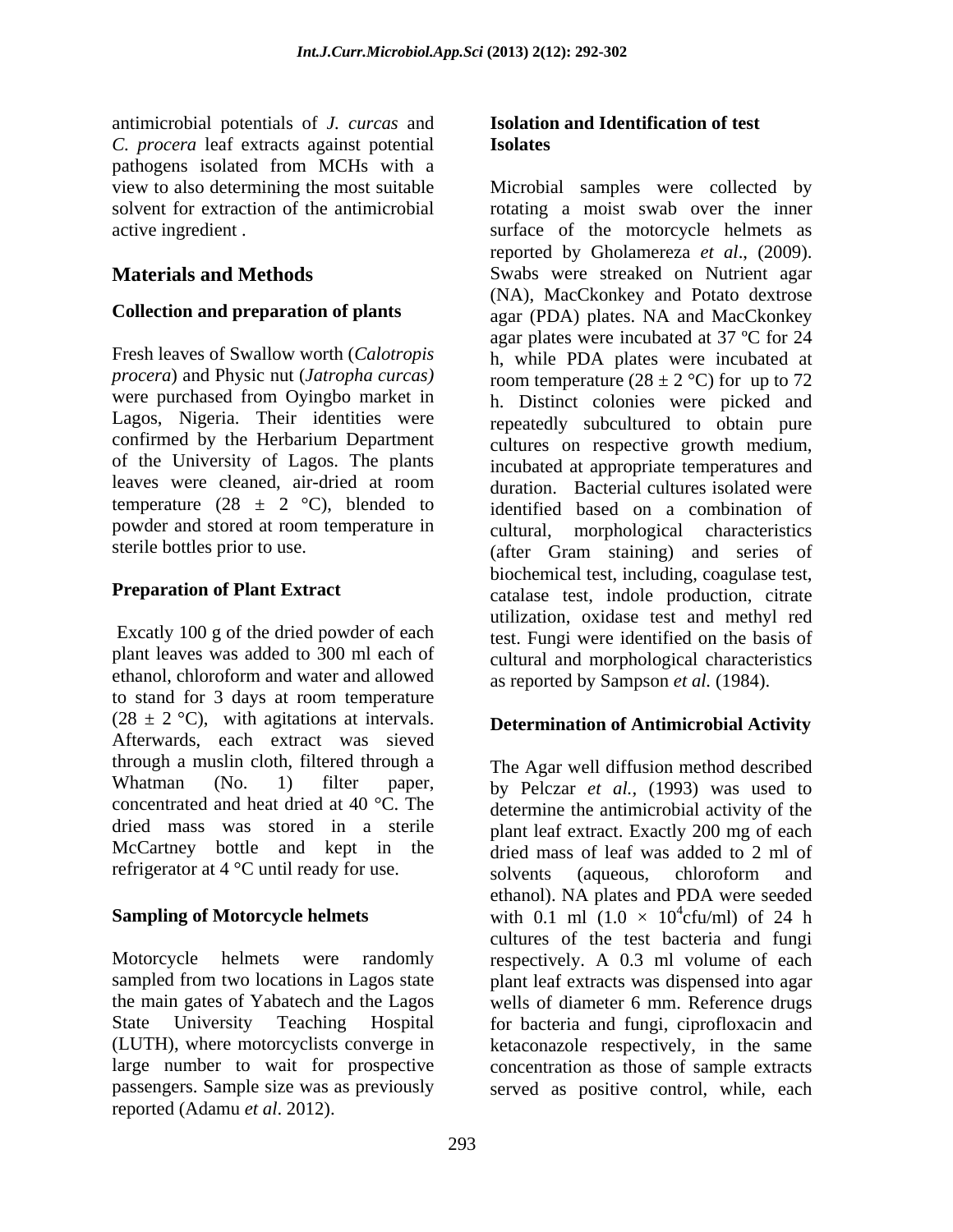the pre-diffusion of the extract to occur. carried out in duplicates. The case of the carrier of the carried out in duplicates.

The minimum inhibitory concentrations of the plant extracts were determined according to the National Committee for Clinical Laboratory Standards (NCCL) (after the reference drug, ciprofloxin)<br>(now known as the CLSI [Clinical and antimicrobial activity against (now known as the CLSI [Clinical and Institute] guidelines by doubling dilution method. To 4 ml of sterile nutrient broth in test tubes were added 4 ml of extract. Doubling dilution was done to have extract concentrations (in mg/ml) of 100, NaCl  $(w/v)$  were inoculated into the test tubes and incubated at  $37^{\circ}$ C for 24 h. Potato dextrose broth was used for fungal isolates and incubated at  $30\degree$ C for 72 h. Controls were done by dispensing 4 ml of respective broth and 4 ml extracts without

Pathogenic microorganisms isolated and than the ethanol extract of C. procera. identified in this study include However, the ethanol extract of C. procera *Staphylococcus aureus*, *Escherichia coli*, *Streptococcus pyogenes, Aspergillus niger*, *Penicillium fellutan,* and *Candida* spp.

The antimicrobial activities of the aqueous leaf extracts of *Jatropha curcas* and *Calotropis procera* against test pathogens

solvent served as negative control. The isolated from MCHs are shown in Table 1. cultures were allowed to stand for 1 h for The aqueous extract of both plant Plates were incubated at conditions the test bacteria and fungi*.* The reference aforementioned. The zones of inhibition drugs exhibited higher antimicrobial around the wells were measured using a activity against all the test isolates in ruler, and taken as an indication of comparison to the two aqueous leaf antimicrobial activity. The experiment was extracts. The aqueous extract of *Jatropha*   **determination of Minimum Inhibitory** (15.5 mm) and *S. aureus* (15 mm) amongst **Concentration Concentration Concentration Concentration Concentration Concentration Concentration Concentration** Laboratory Standards *Streptococcus pyogenes*. Generally (and in exhibited antimicrobial activity against all *curcas* leaf particularly had higher antimicrobial activity against *A. niger* (15.5 mm) and *S. aureus* (15 mm) amongst other test isolate. The highest antimicrobial activity (14.50 mm) of aqueous extract of *C. procera* was recorded against *A. niger*. The aqueous extract of *C. procera* had the next highest (after the reference drug, ciprofloxin) antimicrobial activity against comparison between the two aqueous leaf extracts used), *C. procera* had higher antimicrobial activity against most of the test organism.

50, 25, 12.5, and 6.25. Afterwards, 0.1 ml The antimicrobial activity of the ethanol each of a 0.5 McFarland standard of the extracts of *J curcas* and *C procera* against test organisms in normal saline (0.85% °C for 24 h. extract of *C. procera* and *J. curcas* leaves  $^{\circ}$ C for 72 h. against all the test organisms than the test organism into test tubes. the ethanol extracts of the two plants **Result and Discussion** pathogenic microorganisms isolated from MCHs is presented in Table 2. Ethanol exhibited higher antimicrobial activity control (ethanol). However, the control drug had higher antimicrobial activity than against all test organisms.Ethanol extract of *J. curcas* had higher antimicrobial activity against *S. aureus* (15.5 mm), *A. niger* (13 mm) and *P. fellatum* (9.5 mm) than the ethanol extract of *C. procera*. However, the ethanol extract of *C. procera* had higher antimicrobial activity on the other three test organism (*E. coli*, *S. pyogenes* and *Candida* sp.) than that of *J. curcas*.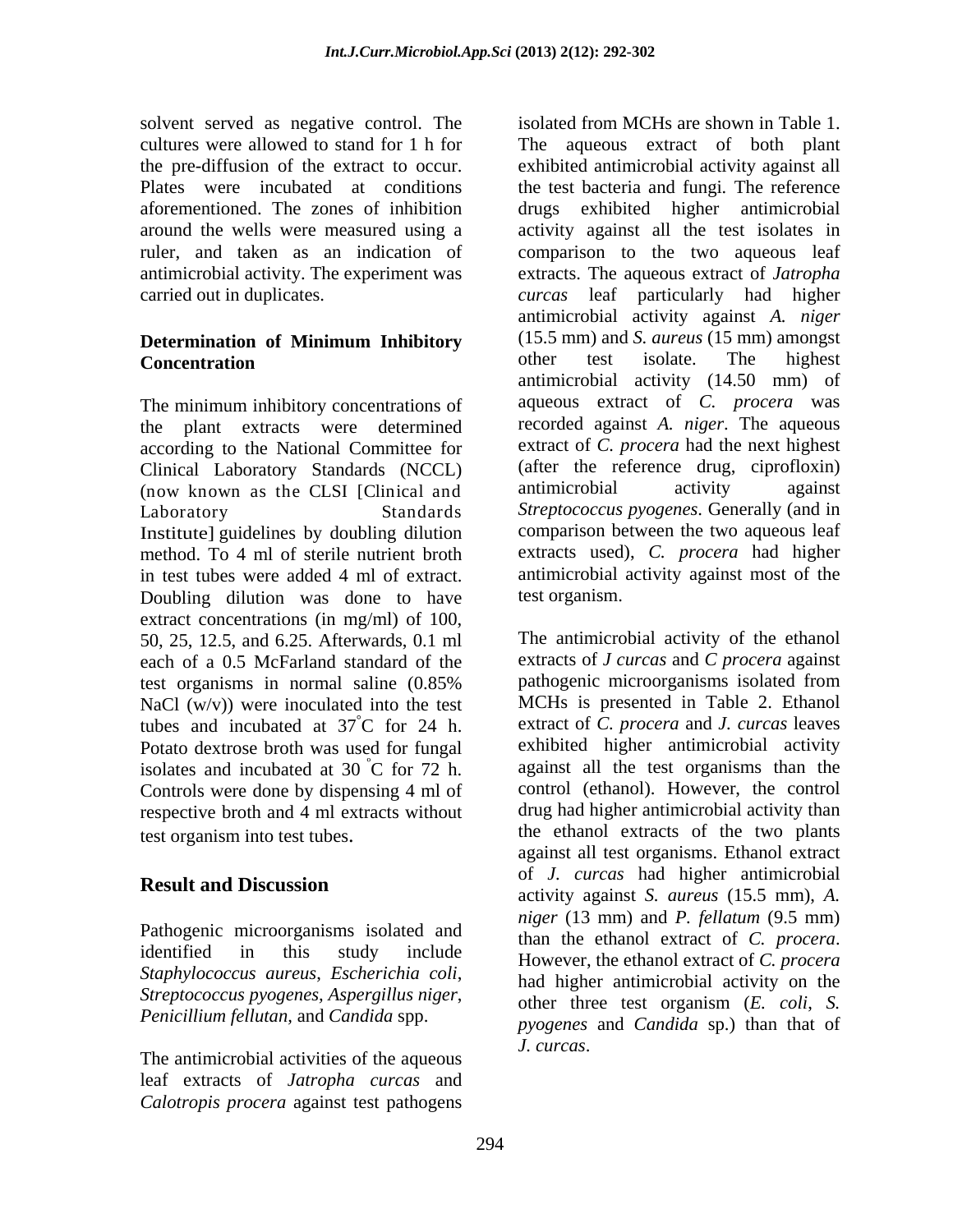|                    |                               | Zone of inhibition (mm)       |           |                               |
|--------------------|-------------------------------|-------------------------------|-----------|-------------------------------|
| Test organism      | J. curcas                     | C. procera                    | Water     | Ciprofloxin/                  |
|                    |                               |                               | (control) | Ketaconazole                  |
| E. coli            | $12.50 \pm 0.10^a$            | $13.00 \pm 0.20^b$            |           | $18.40 \pm 0.40$ <sup>c</sup> |
| S. aureus          | $15.00 \pm 0.20^b$            | $13.50 \pm 0.30^a$            |           | $20.00 \pm 0.50$ <sup>c</sup> |
| <i>S. pyogenes</i> | $11.50 \pm 0.50^a$            | $12.50 \pm 0.40^b$            |           | $25.50 \pm 0.10^c$            |
| A. niger           | $15.50 \pm 0.10^b$            | $14.50 \pm 0.20^{\circ}$      |           | $18.50 \pm 0.30$ <sup>c</sup> |
| P. fellutanum      | $10.50 \pm 0.20^{\text{a}}$   | $13.50 \pm 0.50^b$            |           | $16.00 \pm 0.10^c$            |
| Candida sp.        | $10.50 \pm 0.30$ <sup>a</sup> | $12.50 \pm 0.20$ <sup>t</sup> |           | $21.10 \pm 0.20$ <sup>c</sup> |

**Table.1** Antimicrobial activity of aqueous extract of plant material on test microorganisms

Values are means  $\pm$  standard deviation of duplicate determinations. Values with different superscripts on the same row are significantly different  $(P<0.05)$ . -, no zone of inhibition; Ciprofloxin, positive control drug for bacteria; Ketaconazole, positive control drug for fungi

**Table.2** Antimicrobial activity of ethanol extracts of plant material on test microorganisms

|               |                      |                              | Zones of inhibition (mm)   |                               |
|---------------|----------------------|------------------------------|----------------------------|-------------------------------|
| Test organism |                      |                              | Ethanol                    | Ciproflowin/                  |
|               | J. curcas            | C. procera                   | (Control)                  | Ketaconazole                  |
| E. coli       | $11.50+0.20^{\circ}$ | $14.20 \pm 0.10^b$           | $2.00 \pm 0.50^{\circ}$    | $18.50 \pm 0.40$ <sup>d</sup> |
| S. aureus     | $15.50 \pm 0.30$     | $15.00 \pm 0.20$             | $2.00 \pm 0.10^a$          | $20.00 \pm 0.50$ <sup>c</sup> |
| S. pyogenes   | $10.10\pm0.50$       | $16.40 \pm 0.40^{\circ}$     | $1.50 \pm 0.20^a$          | $25.00 \pm 0.10^d$            |
| A. niger      | $13.00 \pm 0.10^c$   | $9.50 \pm 0.20$ <sup>t</sup> | $1.50 \pm 0.40^a$          | $18.50 \pm 0.30$ <sup>d</sup> |
| P. fellutanum | $9.50 \pm 0.20$      | $7.50 \pm 0.40^6$            | $1.00 \pm 0.50^{\text{a}}$ | $16.00 \pm 0.10$ <sup>d</sup> |
| Candida sp    | $6.50 \pm 0.1$       | $7.50 \pm 0.30$ <sup>c</sup> | $.20{\pm}0.10^a$           | $21.00 \pm 0.20$ <sup>d</sup> |

Values are means  $\pm$  standard deviation of duplicate determinations. Values with different superscripts on the same row are significantly different  $(P<0.05)$ . -, no zone of inhibition; Ciprofloxin, positive control drug for bacteria; Ketaconazole, positive control drug for fungi

|               |                              |                              | Zones of inhibition (mm) |                               |
|---------------|------------------------------|------------------------------|--------------------------|-------------------------------|
| Test organism | J. curcas                    | C. procera                   | Chloroform<br>(Control)  | Ciprofloxin/<br>Ketaconazole  |
| E. coli       |                              | $7.00{\pm}0.50^{\mathrm{a}}$ |                          | $18.50 \pm 0.30^b$            |
| S. aureus     | $\sim$ $-$                   |                              |                          | $20.00\pm0.50$                |
| S. pyogenes   | $6.00 \pm 0.30$ <sup>a</sup> |                              |                          | $25.00 \pm 0.10^b$            |
| A. niger      | $7.00 \pm 0.10^{\rm t}$      | $7.00 \pm 0.20^{\mathrm{b}}$ | $1.80 \pm 0.40^a$        | $18.50 \pm 0.30^{\circ}$      |
| P. fellutanum | $8.00 \pm 0.50$ <sup>c</sup> | $7.00 \pm 0.10^b$            | $.30 \pm 0.20^a$         | $16.00 \pm 0.10$ <sup>d</sup> |
| Candida s     | $7.00 \pm 0.20^b$            | $7.00{\pm}0.30^{\circ}$      | $1.00 \pm 0.50^b$        | $21.00{\pm}0.20^\mathrm{a}$   |

**Table.3** Antimicrobial activity of chloroform extracts of plant material on test microorganisms

Values are means  $\pm$  standard deviation of duplicate determinations. Values with different superscripts on the same row are significantly different  $(P<0.05)$ . -, no zone of inhibition Ciprofloxin, positive control drug for bacteria; Ketaconazole, positive control drug for fungi.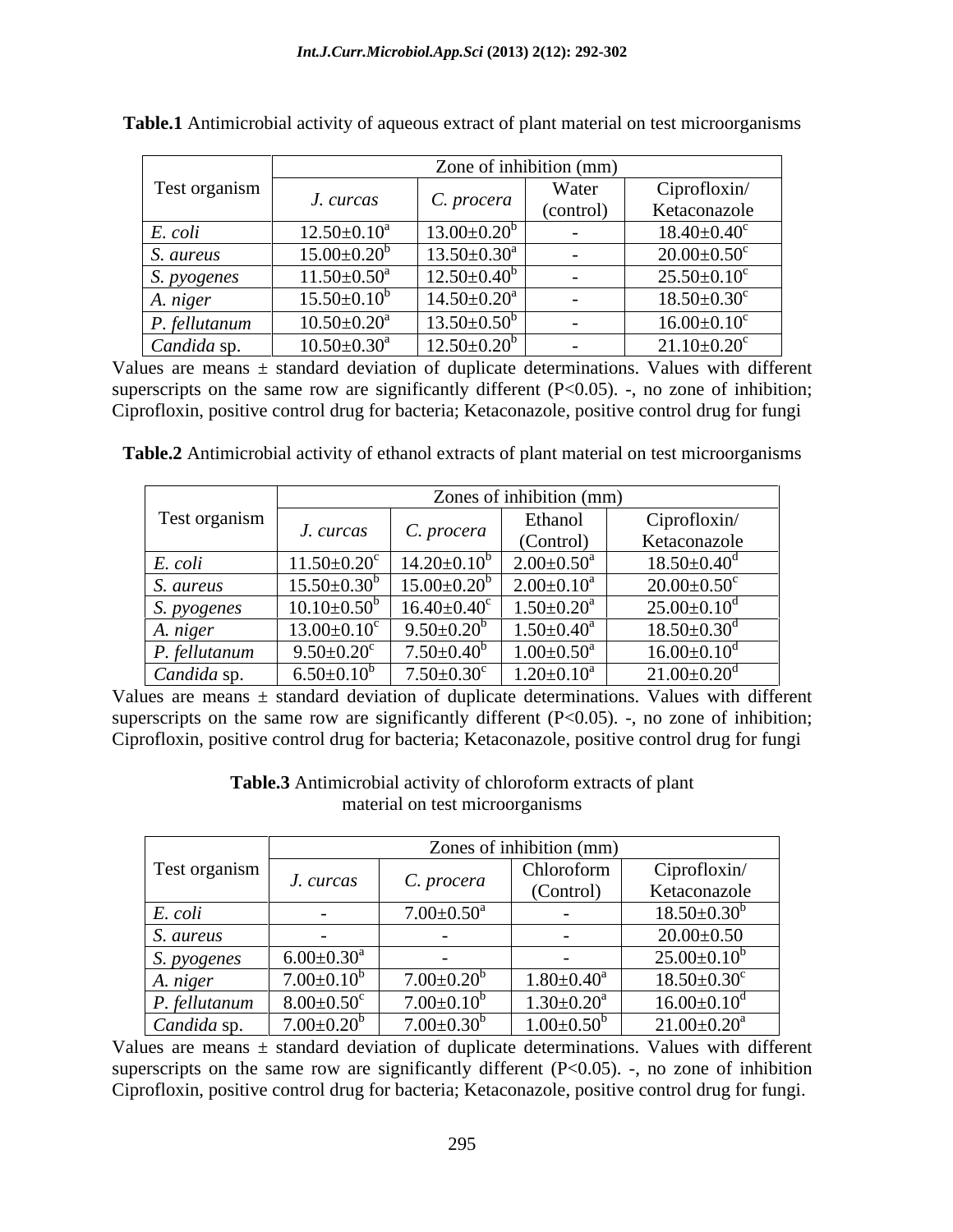Presented in Table 3 are the antimicrobial of Chloroform extracts of *C. procera* activities of the chloroform extracts of the against *S. pyogenes* and *S. aureus* botanicals. Of the two chloroform extracts appeared to be greater than 100 mg/ml (the of the plants, only that of *C. procera* exhibited antimicrobial activity against *E*. *coli*. Similarly, only *J. curcas* exhibited chloroform) inhibited the growth of *S. A*. *niger*, *P*. *fellutanum* and *Candida* sp. The control drug, ciprofloxacin had no

The Minimum inhibitory concentration *procera* extracts obtained from all the be above 100 mg/ml. solvents studied showed antibacterial activity against test isolates at The known pathogenic microorganisms concentrations up to 12.5 mg/ml. The MIC isolated from MCHs are similar to that of ethanol and aqueous extracts of *C. procera* against *S. aureus* were 25 mg/ml or less, while the chloroform extracts failed to inhibit the growth of *S.*  highlights the potential risk associated *aureus* at the highest concentration tested (100 mg/ml). The MIC of the ethanol extracts of *C. procera* against *S. pyogenes* and *E. coli* was 50 mg/ml or less, while of zones of inhibition ranges observed by that against the fungal species; *A. niger*, *P. fellutanum* and *Candida* sp. was 100 are in agreement with and comparable to mg/ml or less. Aqueous extracts of that of earlier reports (Gubitz *et al.*, 1999; *C. procera* had a MIC of 50 mg/ml or less Kumar and Arya, 2006; Kamboj and against almost all test isolates, with the Saluja, 2009; Arekemase, 2011; Namuli *et*  exception of *S. aureus* and *A. niger,* where it found to be 25 mg/ml or less. The MIC

appeared to be greater than 100 mg/ml (the concentration limit to which tests were conducted).

antimicrobial activity against *S*. *pyogenes* The MIC test of ethanol, aqueous and of both chloroform extracts. None of the chloroform extracts of *Jatropha curcas* chloroform extracts (including the control, (Table 5) on test isolates generally showed *aureus*. All the chloroform extracts exhibited antimicrobial activities against inhibitory activity against at least one test activity against *E*. *coli.* While chloroform had no antimicrobial activity against *S. aureus* and *A. niger* was 25 mg/ml or less, *pyogenes*, the chloroform extract of *J.*  that of *S. pyogenes* was 50 mg/ml or less. *curcas* exhibited activity against *S.*  The highest MIC value for ethanol extract *pyogenes*. The zones of inhibition of *J. curcas* was against *P. fellutanum and* (antimicrobial activity) values in all *Candida* sp., with a value of 100 mg/ml or susceptible test microorganisms, were less. The highest MIC value for the largely similar for the chloroform extracts aqueous extract of *J. curcas* was 50mg/ml, of both plants. and against *S. pyogenes*, E. coli, *P.*  (MIC) of the plant extracts against the test 100mg/ml for all test isolate, except for *S.*  isolates are shown in Table 4. *Caloptropis aureus* and *E. coli,* where MIC appeared to that all the various solvent extracts, with the exception of chloroform extracts, had isolate within the various concentrations tested. While the MIC of ethanol and aqueous extract of *J. curcas* against *S. fellutanum* and *Candida* sp. The MIC of chloroform extract of *J. curcas* was largely be above 100 mg/ml.

> reported earlier (Adamu *et al*., 2012). This results which also corroborate the findings of Roth and Jenner (1998), further with sharing of commercial MCHs.

> The antimicrobial activity and diameters the various botanicals used in this study *al*., 2011; Afzal *et al*., 2012).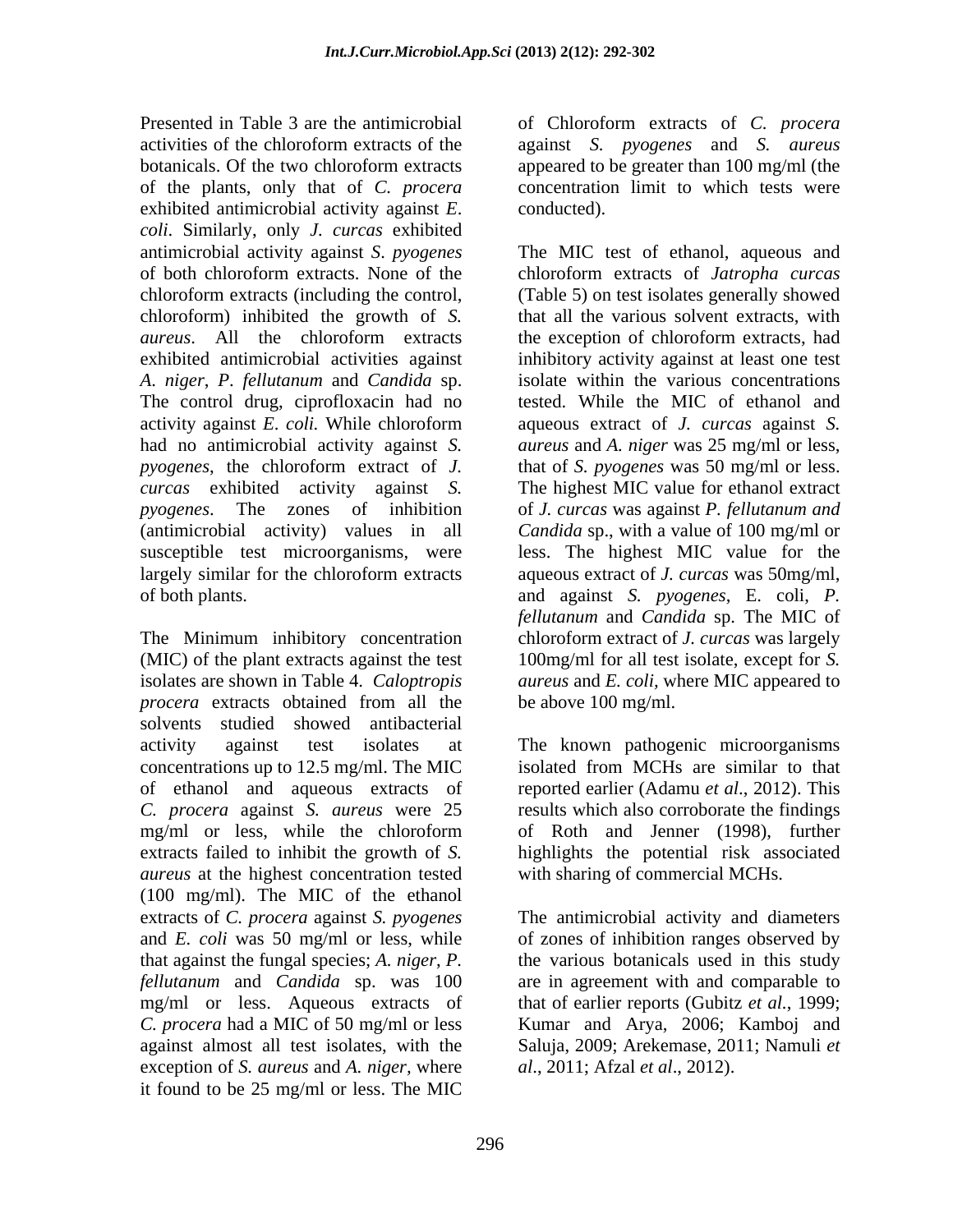|               |      | Concentration of plant extract (mg/ml) |                          |  |  |        |                                                                               |          |                          |     |  |
|---------------|------|----------------------------------------|--------------------------|--|--|--------|-------------------------------------------------------------------------------|----------|--------------------------|-----|--|
| Test isolates |      | Ethano                                 |                          |  |  | Water  |                                                                               |          | Chloroform               |     |  |
|               | 0.4J | 14.J                                   |                          |  |  |        | $\therefore$ $6.25 \mid 12.5 \mid 25 \mid 50 \mid 100 \mid 6.25 \mid 10^{-1}$ |          | $\frac{1}{2}$ 12.5 25 50 | 100 |  |
| S. pyogenes   |      |                                        |                          |  |  |        |                                                                               |          |                          |     |  |
| S. aureus     |      |                                        | $\overline{\phantom{a}}$ |  |  |        |                                                                               |          | .                        |     |  |
| E. coli       |      |                                        | $\sim$                   |  |  |        |                                                                               | $+$ $ -$ |                          |     |  |
| A. niger      |      |                                        |                          |  |  | ______ |                                                                               |          |                          |     |  |
| P. fellutanum |      |                                        | — I — I —                |  |  |        |                                                                               |          | - + + + + + +            |     |  |
| Candida sp.   |      |                                        | $+$ $   -$               |  |  | .      |                                                                               | $+$ $ -$ | ______<br>+ + + + + +    | ——  |  |
|               |      |                                        |                          |  |  |        |                                                                               |          |                          |     |  |

### **Table.4** Minimum inhibitory concentrations of *Calotropis procera* extracts on test bacterial and fungal isolates

+, presence of growth (no inhibition); -, no growth (presence of inhibition)

**Table.5** Minimum inhibitory concentrations of *Jatropha curcas* extracts on test bacterial and fungal isolates

|                         |                                            |            |  | Concentration of plant extract (mg/ml) |                                              |                   |  |  |
|-------------------------|--------------------------------------------|------------|--|----------------------------------------|----------------------------------------------|-------------------|--|--|
| <b>Test Organism</b>    | <sup>E</sup> thanoi<br>$W_{\alpha \alpha}$ |            |  |                                        | Chloroform                                   |                   |  |  |
|                         |                                            | 1,50,1,100 |  | 100 L                                  | $\frac{16.25}{16.25}$   12.5   25   50   100 |                   |  |  |
| S. pyogenes             |                                            |            |  |                                        |                                              | <u>experience</u> |  |  |
| <i>S. aureus</i>        |                                            |            |  |                                        |                                              |                   |  |  |
| E. coli                 |                                            |            |  |                                        |                                              |                   |  |  |
| A.niger                 |                                            |            |  |                                        |                                              |                   |  |  |
| $\sim$<br>P. fellutanum |                                            |            |  |                                        |                                              |                   |  |  |
| Candida sp.             |                                            |            |  |                                        |                                              |                   |  |  |

+, presence of growth (no inhibition); -, no growth (presence of inhibition)

The aqueous extract of *C. procera* exhibited antimicrobial activity against known pathogenic test isolates. The Vasantha, 2012). However, contrary to the antimicrobial activity of aqueous extracts findings of this study and earlier reports of the leaf, stem, latex, roots, apical twigs and fruits of *C. procera* against bacterial Mako *et al*., 2012; Saadabi *et al*., 2012). isolates including *E. coli*, *S. aureus*, *S.*  Kawo *et al*. (2009) reported that the *albus*, *P. aeruginosa*, *S. pyogenes*, *B.*  aqueous extracts of *C. procera* leaf and *subtilis, Shigella dysenteriae, Vibro* latex failed to inhibit the growth of clinical *cholera* and *S. pneumonia* has been reported (Kareem *et al*., 2008; Parabia *et*  sp. and *Salmonella* spp. The antifungal *al*., 2008; Yemsin *et al*., 2008; Mako *et*  activity of aqueous extract of *C. procera al*., 2012; Saadabi *et al*., 2012). The plant has also been reported in literature. antimicrobial activity of *Calotropis*  Saadabi *et al*., (2012) reported that the

*procera* is attributable to the presence of bioactive compounds (Prabha and (Kareem *et al*., 2008; Yemsin *et al*., 2008; isolates of *E. coli*, *S. aureus*, *Pseudomonas*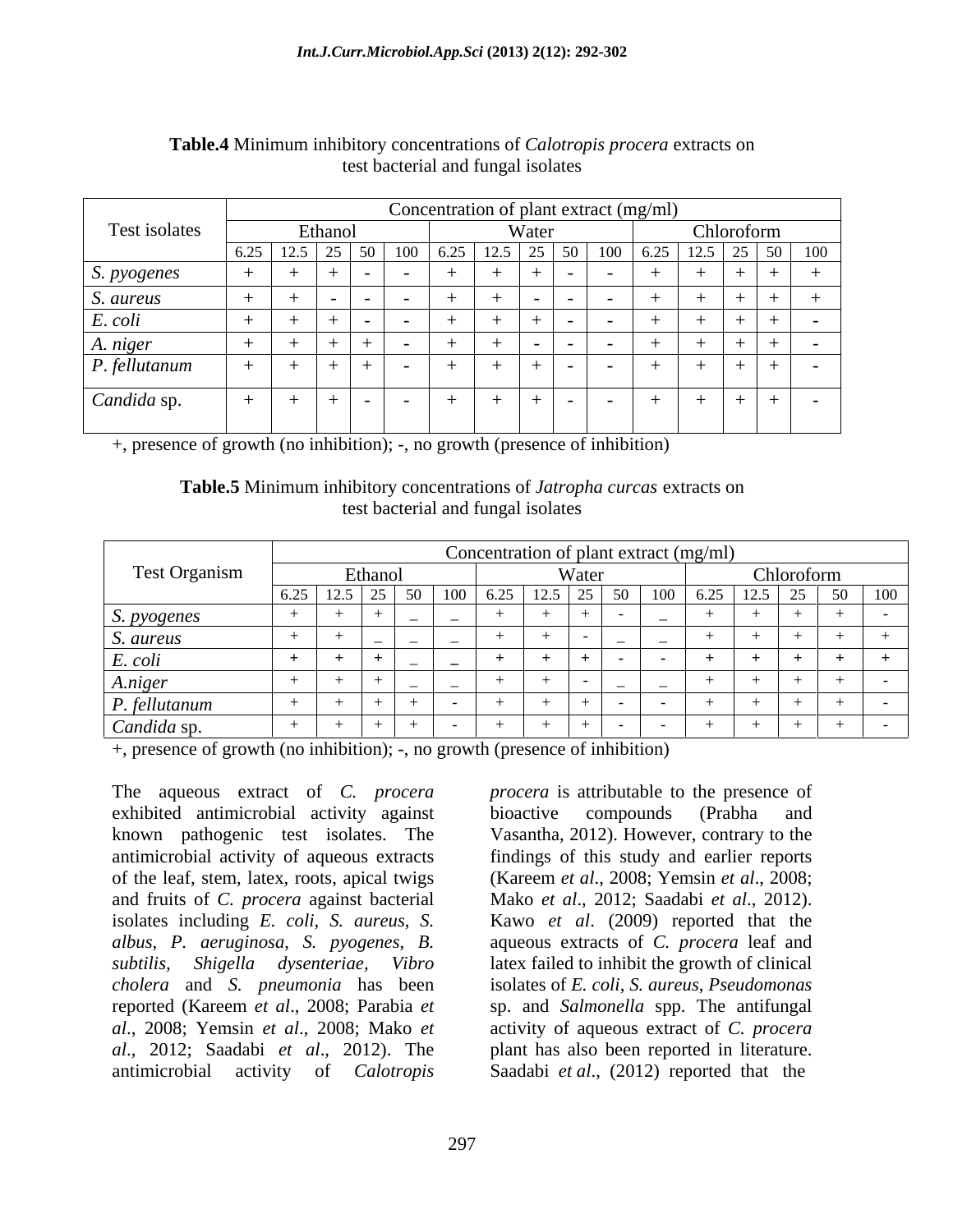stem extract inhibited the growth of *Candida albicans* and the aforementioned

Previous studies have reported the reported to be strain-dependent within a antimicrobial activity and medicinal given species (Kwon and Lu, 2007). For importance of *Jatropha curcas* plant parts (Igbinosa *et al*., 2009; Sharma *et al*., 2010; Arekemase, 2011; Narayani *et al*., 2012; Oloyede *et al*., 2012; Rachana *et al*., 2012; Omoregie and Folashade, 2013). Its which include saponins, tannins, alkaloids and antifungal activities (Kareem *et al.*, and glycosides (Arekemase, 2011; Namuli *et al*., 2011). The aqueous extract of *Jatropha curcas* leaf inhibited the growth *et al.* (2012) observed that the chloroform at higher concentration of the latex, while particularly high antifungal activity the aqueous extract of *J. curcas* roots failed to inhibit the growth of *Candida*  activity against a number of microbes diffusion methods (Kareem et al., 2008). including, *Neiserria gonorrhea*, bark aqueous extract of *J. curcas* against a *Klebsiella pneumonia*. In another study by Narayani *et al.* (2012), no antimicrobial (2012) reported that chloroform extract of *aureus* and *P. aeruginosa* was observed from aqueous leaf extract of *J. curcas.* However, Oloyede *et al*. (2012) reported concentration of 500mg/ml) showed *aeruginosa* and *Klebsiella pneumonia*

aqueous leaf extract of *C. procera* inhibited the growth of *Aspergillus flavus* pneumonia, *E. coli* and *P. aeruginosa*. The and *Aspergillus niger*, while its aqueous disparities in the different reports may be *Aspergillus* spp. well as strain differences Microbial antimicrobial activity against *K.*  attributable to differences in extract preparation and concentrations, and antibiotics sensitivity patterns have been example, certain strains of *Staphylococcus aureus* are resistant to methilicin *dureus, MRSA), whereas some are not.* 

antimicrobial activity has been attributed The chloroform extracts of both plants to the presence of certain pytochemicals have been reported to exhibit antibacterial of most test organisms, with the exception extract of *C. procera* leaf had higher of *Candida* sp. Earlier, Arekemase (2011) antimicrobial activity than the aqueous reported that the latex of *J. curcas* counterpart. They further reported that inhibited the growth of *Candida albicans* chloroform extract of *C. procera* leaf had *albicans* at concentrations tested. He of *C. procera* leaf showed antimicrobial further reported that the aqueous root activity against some clinical bacterial extract of *J. curcas* exhibited antimicrobial isolates by both paper disc and open well *Escherichia coli*, *Staph. aureus*, chloroform extract of *J. curcas* showed *Pseudomonas aeruginosa* and *Aspergillus*  very high antibacterial activity against *flavus.* Similarly, Igbinosa *et al*. (2009) *E.coli*, *S. aureus*. *Proteus* sp. and *P.*  reported the antimicrobial activity of stem *aeruginosa* compared to other extracting wide range of bacterial isolates excluding methanol, acetone and water (Naranyi *et*  activity against *E. coli*, *Proteus* sp., *S. Cryptolepis sanguinolenta* inhibited the that aqueous extracts of *J. curcas* (up to a *Proteus mirabilis*, *E. coli*, *Pseudomonas*  and antifungal activities (Kareem *et al*., 2008; Prabha and Vasantha, 2012; Naranyi *et al*., 2012; Saadabi *et al*., 2012). Saadabi *et al*. (2012) observed that the chloroform particularly high antifungal activity against *Aspergillus flavus* and *Candida albicans.* The latex and chloroform extract diffusion methods (Kareem *et al.*, 2008).<br>In a recent study, it was reported that *aeruginosa* compared to other extracting solvents such as petroleum ether, *al*., 2012). Similarly, Mills-Roberson *et al*. (2012) reported that chloroform extract of growth of test ATCC standard bacterial strains, including *S. aureus*, *S. saprophyticus*, *S. typhi*, *S. typhimurium*,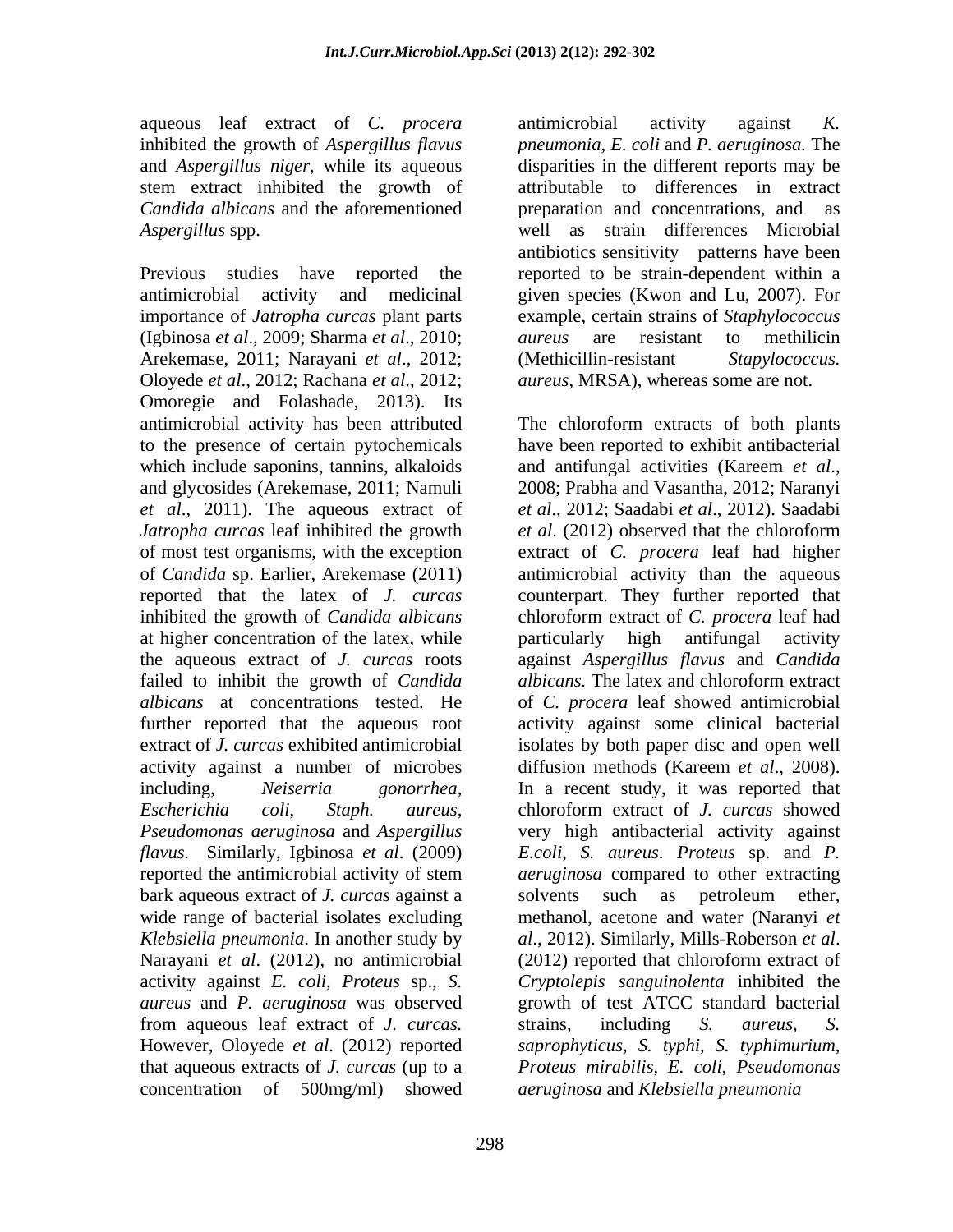Ethanol extracts of *C. procera* leaf was reported to be the extracting solvent with the highest antimicrobial activity against clinical bacterial and fungal isolates health importance through sharing of (Kareem *et al.*, 2008). A similar observation was made in this study as the antimicrobial potentials of solvent extracts ethanol extracts of *C. procera* and *J. curcas* leaves had larger zones of inhibition in almost all the test isolates. also been demonstrated. The ethanol During the screening of *J. curcas* root and latex for phytochemicals—which are antimicrobial activity against test responsible for antimicrobial activity, pathogenic isolates. Further MCH-*in situ* Arekemase (2011) observed that high studies using these extracts, which is on levels of phytochemicals were detected in going in our laboratory, would help the ethanol extracts than in aqueous and hexane extracts. Similarly, a number of extracts to disinfect MCHs.<br>studies have also reported the antimicrobial efficacy of ethanol extracts of other plants (Cvetnic and Vladmir, 2004; Gotep, 2010; Lu *et al*., 2011; Malar *et al*., 2011; Meher, 2013; Wojtyczka, Microbiology Department of the National

The Minimum inhibitory concentrations (MICs) of solvent extracts against the test **References** isolates in this study are comparable to other reports (Kareem *et al*., 2008; Arekemase, 2011). However, lower MICs values (0.5-1.0 mg/ml) were reported by Microorganisms associated with Kawo *et al*. (2009) for ethanol extracts of *C. procera* leaf against *E. coli* and *S. aureus.* The reason for this slight Biotechnole<br>discrepancy may be attributable to a 1179-1188 discrepancy may be attributable to a possible difference in the characteristics of bacterial strains used and differences in plant species used. The same reasons may explain the lower MICs values reported by Igbinosa *et al.* (2009) for stem bark  $\frac{\text{Sumology}}{\text{Borno}}$  13(14):199-207 extracts of *J. curcas*. The MIC of ethanolic extracts of *C. procera* and *J. curcas* were the lowest of all the solvents' extract, 2012. *Bryophyllum pinnatum*: A review. implying that ethanol extracts were the most potent (at lower concentration) and that ethanol was the best extracting solvent. The lower the MIC of a botanical

This study has substantiated earlier reports of the presence of and possible transmission of microorganisms with Motorcycle helmets (MCHs). The of *Calotropis procera* and *Jatropha curcas* leaves for the disinfection of MCHs have extract of *C. procera* had the highest antimicrobial activity against test determine the efficiency of applying these extracts to disinfect MCHs.

## **Acknowledgement**

2013). Institute for Medical Research (NIMR), The technical assistance of the staff of the Yaba, Nigeria is appreciated.

## **References**

- Adamu, L., Edeghagba, B., Olatomi, F, Ezeokoli, O. and Elijah, A. 2012. Microorganisms associated with commercial motorcycle helmets in Lagos metropolis. Journal of Microbiology, Biotechnology and Food Sciences, 1 (5) 1179-1188
- Adoum, O. A., Akinniyi, J. A. and Omar, T. 1997. The effect of geographical location on the antimicrobial activities and trace element concentration in the root of *Calotropis procera* (Ait.) R. Br*.* Annals of Borno, 13(14):199-207.
- Afzal, M., Kazmi, I., Khan, R., Singh, R., Chauhan, M., Bisht, T. and Anwar, F. International Journal of Research in Biological Sciences*,* 2012; 2(4): 143-149.
- against pathogens, the more desirable it is.<br>Crude Extracts from Plants Bryophyllum Aibinu, I. E., Akinsulire, O. R., Adenipekun, T., Adelowotan, T. and Odugbemi, T. 2007. *In vitro* Antimicrobial Activity of Crude Extracts from Plants *Bryophyllum*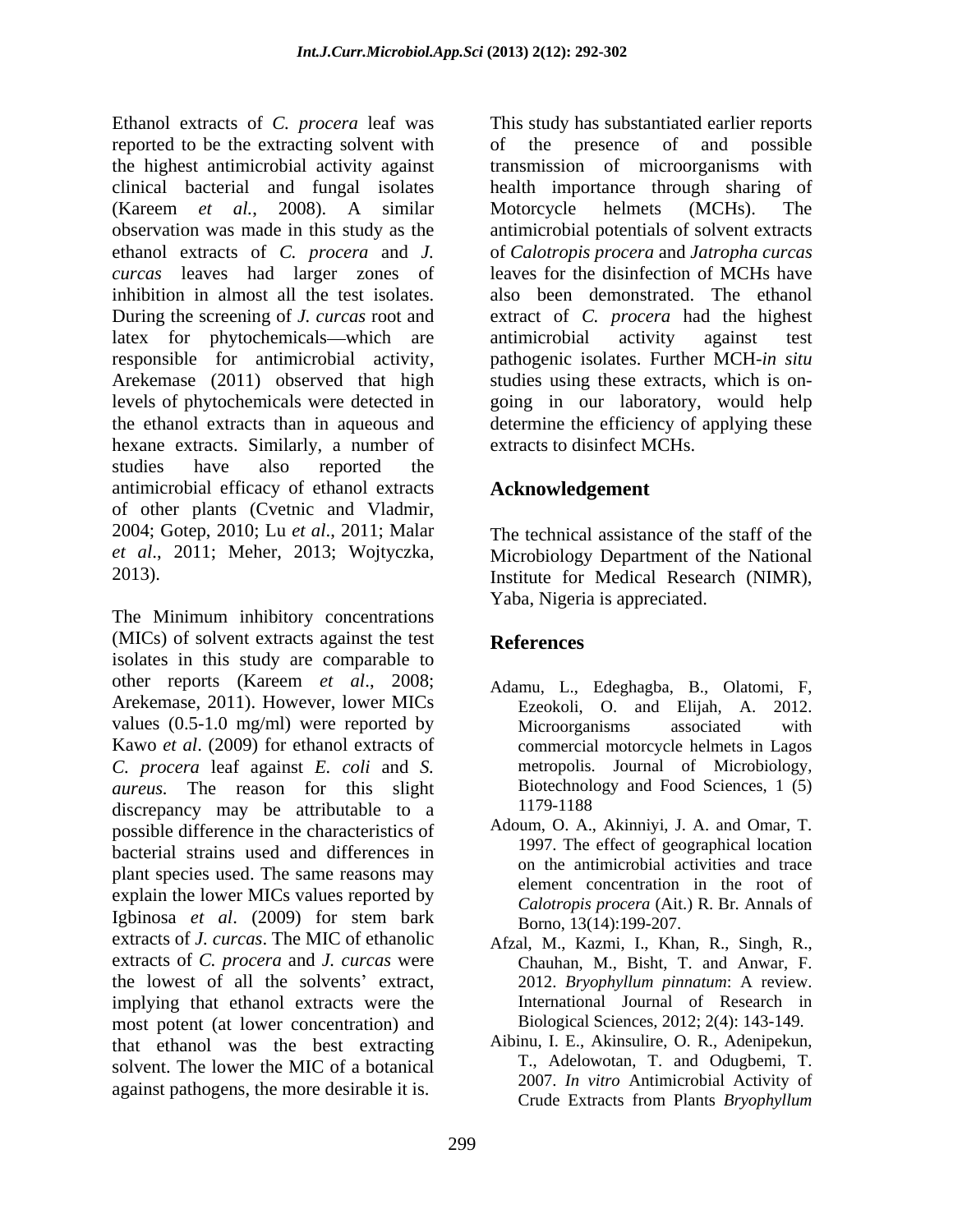- Alikhan, I., and Khanum, A. 2005. Medicinal and Aromatic Plants of India. Ukaaz
- Arekemase, M. O., Kayode, R. M. O. and Ajiboye, A. E. 2011. Antimicrobial *Jatropha Curcas* plant against some
- Banjo, T., Nwaze, E. and Aja, G. N. D. 2011. Phytochemical and pharmacological metropolitan suburb. Acta SATECH*,* 4(1):
- BBC News. 2009. Nigerian motorcyclists dodge helmet laws by wearing vegetables.

- Chopra, J. and Rajasekharan, S. 1958. Indian
- Cvetnic, Z. and Vladmir, K. S. 2004. Antimicrobial activity of grapefruit seed
- Gholamereza, S. -Nooshin, T. Ali, M., Sciences,  $2(1)$ : 34 -40 Journal of Applied sciences*,* 6(5):. 806-
- Gotep, J. G., Agada, G. O. A., Gbise, D. S. *wilkesiana* leaves growing in Jos, Plateau
- Gubitz, G.M, Mittelbach, M. and Trabi, M. (1999). Exploitation of the Tropical Oil
- *pinnatum* and *Kalanchoe crenata.* African Igbinosa, O. O., Igbinosa, E. O and Aiyegoro, Journal of Traditional, Complementary O. A. 2012. Antimicrobial activity and Medicine, 4(3): 338–344. phytochemical screening of stem bark PMCID: PMC2816479 extracts from *Jatropha curcas* (Linn) phytochemical screening of stem bark extracts from *Jatropha curcas* (Linn) African Journal of Pharmacy and Pharmacology 3(2): 058-062.
- Publication; 2005. pp. 133–134. Jain, V. C., Patel, N. M., Shah, D. P., Patel P. activity and phytochemical Analysis of *calycinum salisb* leaf. K. and Joshi, B. H. 2010. Antioxidant and antimicrobial activities of *Bryophyllum calycinum salisb* leaf. Pharmacologyonline, 1: 393-405.
- selected microorganisms. International Kamboj, A. and Saluja, A. K. 2009. Journal of Biology, 3(3):52-59 *Bryophyllum pinnatum* (*Lam*.) *Kruz*; Perceptions and attitudinal disposition of  $\qquad$  profile: A review. Pharmacognosy commercial motorcycle passengers Review, 3(6): 364-374. Phytochemical and pharmacological profile: A review. Pharmacognosy Review, 3(6): 364-374.
- towards helmet use in a Nigerian Kanife, U. C., Doherty, F., Nwakanma, N. M. 74 80. activity of *Xylopia aethiopica* on some C. and Adamu, G. O. L. Antifungal clinical organisms in Nigeria. Hamdard Medicus, 55(1):14-17.
- BBC News, January 6, 2009. Available Kareem, S. O., Akpan, I. and Ojo, O. P. 2008. from Antimicrobial Activities of *Calotropis*  <http://www.huffingtonpost.com/2009/01/0> *procera* on Selected Pathogenic <6/nigerianmotorcycli> sts- Microorganisms. African Journal of  $\mu_{\text{no\_n\_155756.html}}$ . Biomedical Research, 11:105 - 110. *procera* on Selected Pathogenic
- pharmacological aspects, 55:87-95 Rogo, L. D., Gaiya, Z. A. and Kumurya, and pulp ethanolic extract. Acta extracts of *Calotropis procera* (Ait.F.). Pharmaceutical, 54(3):243-250. Bayero Journal of Pure and Applied Kawo, A. H., Mustapha, A., Abdullahi, B. A., A. S. 2009. Phytochemical properties and antibacterial activities of the leaf and latex Sciences, 2(1): 34 -40
- Touraj-Reza, M., Ehsan, S. 2009. Kumar, V. L. and Arya, 2006. Medicinal uses Bacterial contamination and resistance to and pharmacological properties of commonly used Antimicrobials of Health *Caloptropis procera,* In: Govil, J. N (Ed.). care workers' mobile phones in teaching **Recent progress in Medicinal Plants II**, Hospitals, Kerman, Iran. American Stadium press, Houston, Texas, USA. pp. and pharmacological properties of 373-388.
- 810. Kumar, A. and Sharma, S. 2008. An and Chollom, S. 2010. Antibacterial for industrial uses (*Jatropha curcas* L.): A activity of ethanolic extract of *Acalypha*  evaluation of multipurpose oil seed crop for industrial uses (*Jatropha curcas* L.): A review*. Industrial Crops and Products*, 28(1): 1-10
- State, Nigeria. Malaysian Journal of Kwon, D. H. and Lu, C. D. 2007. Polyamine Microbiology, 6(2): 69-74. effect of antibiotic susceptibility in Bacteria. Antimicrobial Agents and Chemotherapy*,* 51 (6): 2070-2077.
- Seed Plant *Jatropha curcas* Linn. Lu, Y., Joerger, R. and Wu, C. 2011. Study of Biological Resources Technology Journal, 67: 73-82. antimicrobial activities of ethanolicthe chemical composition and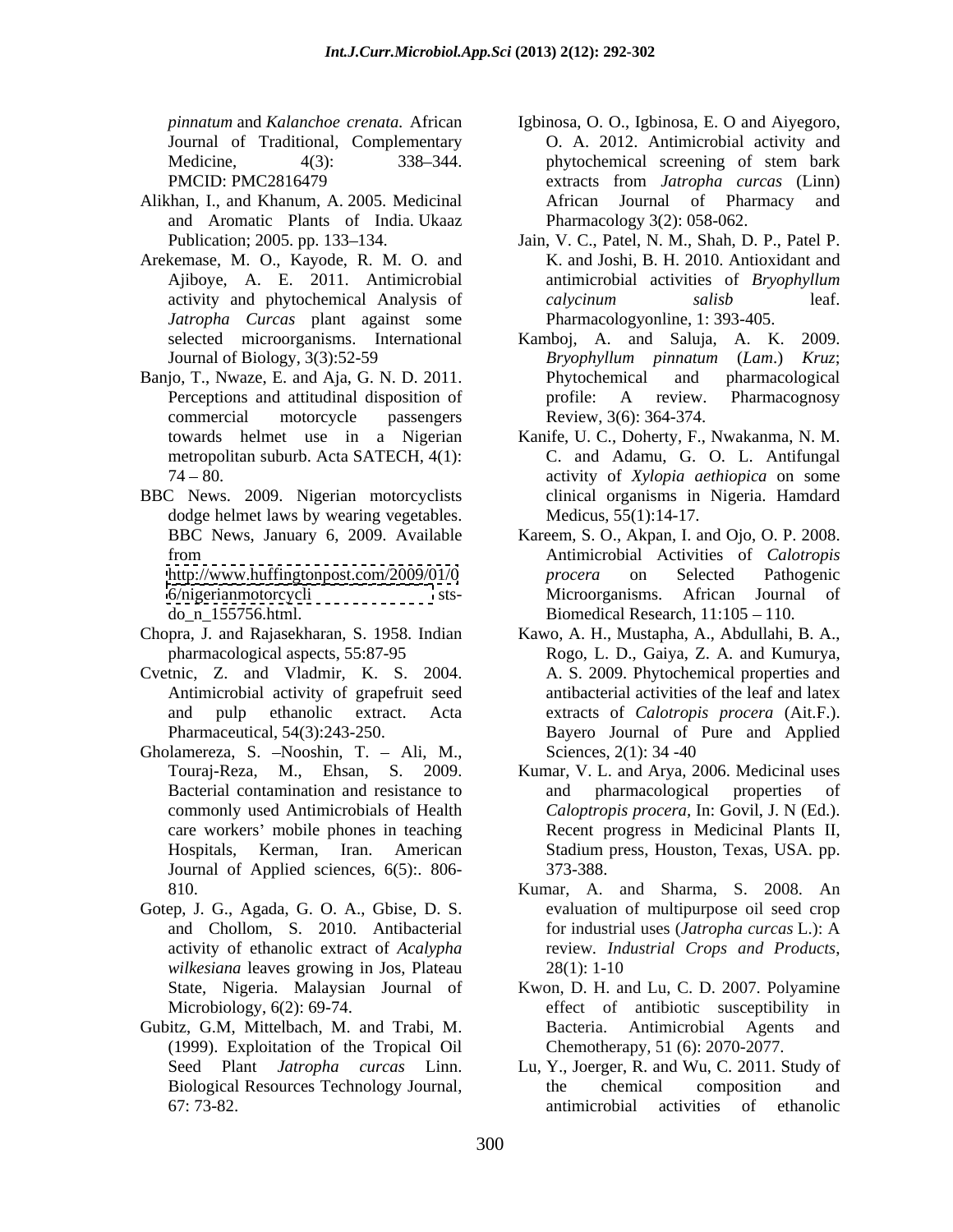extracts from roots of *Scutellaria* and isolation of four flavonoid glycosides *baicalensis* Georgi. Journal of Agriculture and Food Chemistry, 59(20): 10934- of Microbiology and Biotechnology, 10942. DOI: 10.1021/jf202741x.

- Agricultural engineering and Veterinary
- Pacific Journal of Tropical Biomedicine,
- Meher, B. R., Mahar, S., Rath, B. G. and Sahoo, S. K. 2013. Antimicrobial activity
- Mills-Robertson, F. C. Tay, S. C., Duker- Eshun, G., Walan, W. and Badu, K. 2012. 3(4):083-087.
- Mudi, S. Y. and Ibrahim, H. 2008. Activity of
- Murti, Y., Yogi, B. and Pathak, D. 2010.
- Namuli, A., Abdullah, N., Sieo, C. C., Zuhainis, S. W.
- Narayani, M., Johnson, M., Sivaraman, A., Janakiraman, N. 2012. Phytochemical and 20:188–192.
- Nenaah, G. 2013. Antimicrobial activity of *Calotropis procera* Ait. (Asclepiadaceae)

and isolation of four flavonoid glycosides as the active constituents. World Journal 29(7): 1255-1262.

- Mako, G. A., Memon, A. H. Mughal, U. R. Nyembo, K., Kikakedimau, N. Mutambel, H., Pirzado, A. J. and Bhatti, S. A. 2012. Mbaya, N., Ekalakala, T. and Bulubulu, Antibacterial effects of leaves and root O. 2012. *In vitro* Antibacterial Activity extract of *Calotropis procera* linn. and Phytochemical Screening of Crude Pakistan Journal of Agriculture, Extracts from *Jatropha curcas* Linn. Sciences, 28(2): 141-149  $2(3)$ : 242-251. European Journal of Medicinal Plants *2(3): 242-251.*
- Malar, R. J. J. T., Johnson. M., Uthith, M. M. Oloyede, O. B., Salau, A. K., Akeusola, R. T., and Arthy, A. 2011. Antibacterial activity Ganiyu, O. T., Azeez, L. and Ogunbode, of ethanolic extracts of selected medicinal S. M. 2012. Phytochemical Content, plants against human pathogens. Asian Radical Scavenging and Antibacterial S76-S78. *curcas* Linn Leaves. Fountain Journal of Properties of Aqueous Extract of *Jatropha*  Natural and Applied Sciences,  $1(1)$ : 41 -48.
	- of ethanolic extracts of leaves of Omoregie, E. H. and Folashade, K. O. 2013. *Sphaeranthus indicus*. Der Pharmacia Broad Spectrum Antimicrobial Activity of Lettre, 5 (1):8-10. Extracts of *Jatropha curcas.* Journal of Applied Pharmaceutical Science, 3(4):083-087.
	- *In vitro* antimicrobial activity of ethanolic Parabia, F. M., Kothari, I. L. and Parabia, M. fractions of *Cryptolepis sanguinolenta.* H. 2008. Antibacterial activity of solvent Annals of Clinical Microbiology and fractions of crude water decoction of Antimicrobials, 11(16): 1-7. apical twigs and latex of *Caloptropsis*  Bryophyllim pinnatum S. Kruz extractions Radiance, 7(1): 30-34 *procera* (Ait.) R. Br. Natural products Radiance, 7(1): 30-34
	- on respiratory tract pathogenic bacteria. Pelczar, M. J., Chan, E. C. S. and Krieg, N. R. Bayero Journal of Pure and Applied 1993. Microbiology: concepts and sciences, 1(1): 43-48 applications. McGraw Publication., New 1993. Microbiology: concepts and York, pp180
	- Pharmacognostic standardization of leaves Prabha, R. M. and Vasantha, K. 2012. of *Calotropis procera* (Ait.) R. Br. Phytochemical and antibacterial activity of (*Asclepiadaceae*). International Journal of *Calotropis procera.* (Ait.) R. Br. Flowers. Ayurveda Research, 1(1): 14 17. International Journal of Pharma and Bio Sciences, 3(1):1-6
	- and Oskoueian, E. 2011. Phytochemical Pretorius, J. C., Magama S., Zietsman, P. C. compounds and antibacterial activity of 2003. Growth inhibition of plant Jatropha curcas Linn. Extracts. Journal of pathogenic bacteria and fungi by extracts Medicinal Plants Research*,* 5(16): 3982-3990, from selected South African plant species. South African Journal of Botany, 20:188–192.
	- Antibacterial Studies on *Jatropha curca*s Rachana, S., Tarun, A., Rinki, R., Neha, A. L. Journal of Chemical and and Meghna, R. 2012. Comparative Pharmaceutical Research, 4(5): 2639- Analysis of Antibacterial Activity of 2642. *Jatropha curcas* Fruit Parts. Journal of Pharmaceutical and Biomedical Sciences, 15(15):1-4.